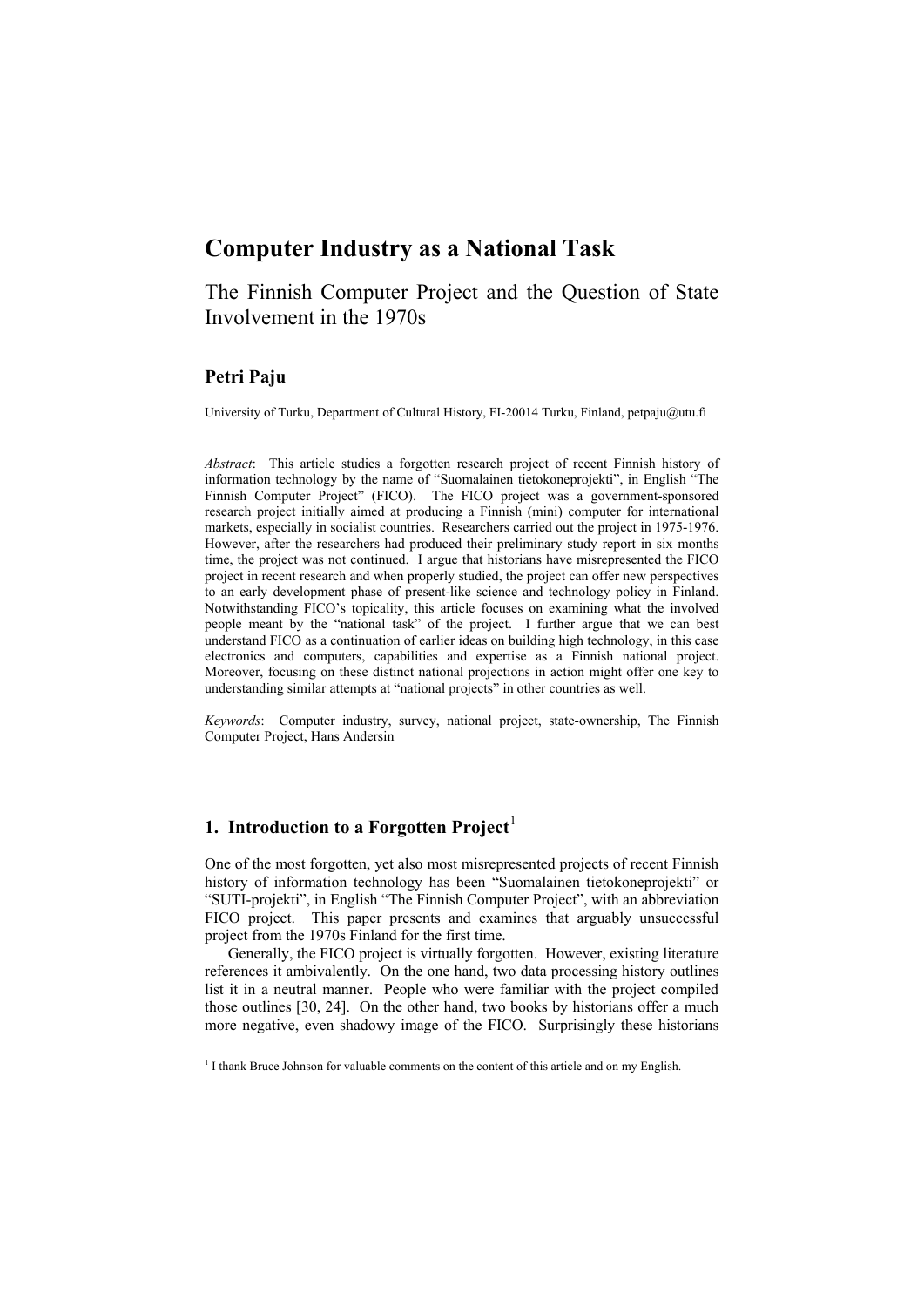have not studied the project; however, based on other contemporary or later hostile sources, they mention it briefly and deem it potentially harmful to Nokia or the field of computer technology in general and in addition, one of the writers claims the FICO was doomed to failure. This interpretation arises from connecting the FICO with ideas of full-scale state-ownership and even nationalization [19, 23, and even 17], which I think is a mistake.

Surprisingly, none of the above writers has used the public report that the FICO project produced; for an exception, see [22]. I suggest that their detailed report is a valuable source of information not only for studying the project itself but for studying this field in general, for instance as the account reveals some of the researcher's thoughts in this emergent phase of the microcomputer technology [13].

It is well known that history of technology, and history of information technology in particular, tend to be written from the perspective of "winners" [15]. That view runs the risk of making historical knowledge biased in a way that might have serious effects on our understanding about history and subsequent conclusions. Even a while after beginning this study, it was unclear if this mostly forgotten project had resulted in more than the published report of the IT production sector in Finland – it turned out some of its thoughts were actually carried out in successive projects. Moreover, what could make the FICO project relevant today is that it was executed right before from what have been seen as formative years of the later Finnish information technology policy and related research and business decisions. At the end of the 1970s and especially in the early 1980s, with the FICO project fresh in memory, they made important decisions regarding science and technology policy in Finland. I argue the FICO can inform us about this Finnish process of national information technology development from an unusual, 'loser perspective'.

In an international context, the FICO was far from being unique. In fact, the FICO project had taken on many influences from abroad as well as from, at that time, current developments in Finland. Starting in the middle 1960s several governments in both west and east had begun developing national capabilities in computer industry to respond to the "American challenge" by the market leader International Business Machines (IBM) and other U.S.-based companies [16]. Of course, these attempts occurred in Finland too, another country where IBM was a market leader in data processing. From domestic influences to the FICO, we can discuss only its relation to the Social Democratic Party in this article, although we will highlight other avenues of research.

Firstly, this article begins by raising basic questions regarding the FICO project, particularly its project's background and its objectives. The article draws primarily on interviews with some of the people involved, published sources such as the report of the project, and to a lesser extent, archive records. Secondly, this paper studies the meanings attached to the projects' national character, evident already by the naming of the project; see also [18, 27, 28]. Despite all its topical features, I argue that we can best understand the FICO project as a continuation of earlier ideas of a Finnish national project in computers and electronics where national ambitions were first established and tested in the 1950s. By analyzing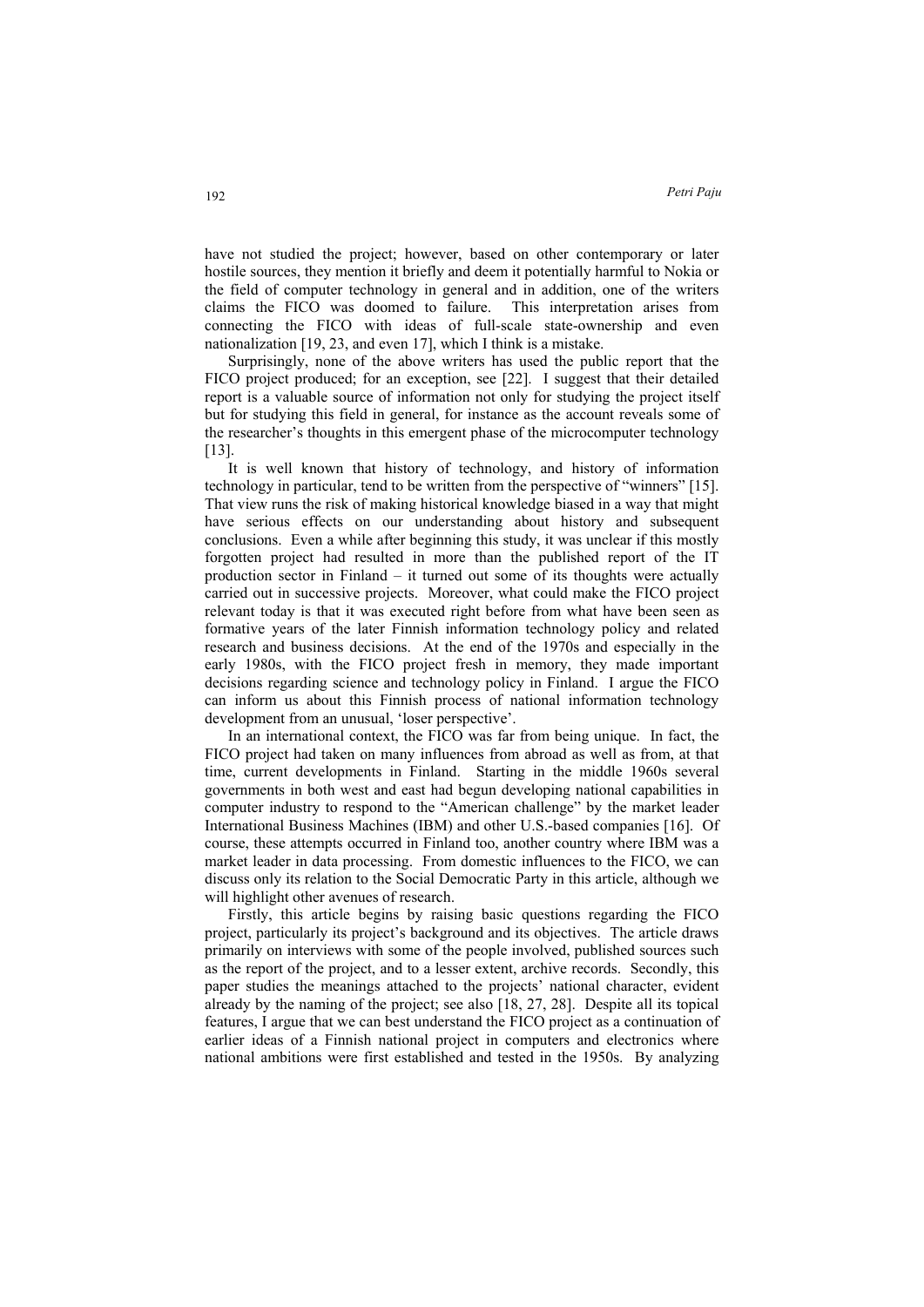aspects of this nationally minded project, the paper might offer insight not only for understanding Finnish development but for parallel ones in other Nordic countries such as those related to Regnecentralen, DataSAAB, Norsk Data, and Luxor Ab [see 20, 17].

#### **2. Influence of Economic Pressures and Ongoing Discussions**

As elsewhere in the industrial countries, the computer and the electronics industries in general had been a hot discussion topic for some years in Finland during the late 1960s and early 1970s [see 11, 31, 36, and 23]. Discussions were partly fueled by the fact that since the middle of the 1960s governments in countries such as Britain, France, West Germany, and the Soviet Union had begun developing national capabilities or national champions in computer industry [16]. From 1972 onwards, there was an attempt for a European joint effort, a company named Unidata, which lasted until the end of the year 1975. The Finnish experts knew also of a Danish-Swedish industry plan that however had been abandoned [14].

The contemporary, global, and societal context included the oil crisis and consequent economic depression in Finland too [37, 29], which increased interest toward concurrent advancements in computer technology such as minicomputers, recent microprocessors and their anticipated growing uses in various walks of life. Visions of information networks combined with the future of television added to these expectations [see 33]. In Finland, industrialization had been a central issue that brought many changes following the Second World War. Furthermore, they actively contemplated and planned for new industrial sectors in many groups of industrial, economic, and political nature. In the 1960s, several Finnish companies had entered electronics and were building their expertise with their first products [22].

In society, the 1970s was a decade of heated political activism, debate, and controversy in Finland. Politically, the extreme left was working in a highly visibly manner for a socialist revolution – posing a threat that could be overemphasized by, and for the benefit of, those in politically right-wing parties. In the political turmoil and economic difficulties, governments were rather shortlived. Nevertheless, leading political parties were the Social Democrats and the Centre Party, former agrarians, working in cooperation to build the welfare state. Both had their own industrial political program. The SDP's program strongly favored statist industrial politics that would empower the worker and have his/her voice heard in economic decision making [35, 7].

Discussions that eventually lead to the FICO began in 1972, when the Ministry of Finance's co-ordination department, responsible for controlling and guiding data processing in state departments and their installations, appointed a Committee for Computer Policy (or Politics even) (Tietokonepolitiikkakomitea 1972-1974) [30]. This committee forecast an immense growth in computerization. Similar to most industrial countries, the committee wanted to promote domestic production. Among other things, it suggested the state to increase its role as a coordinator in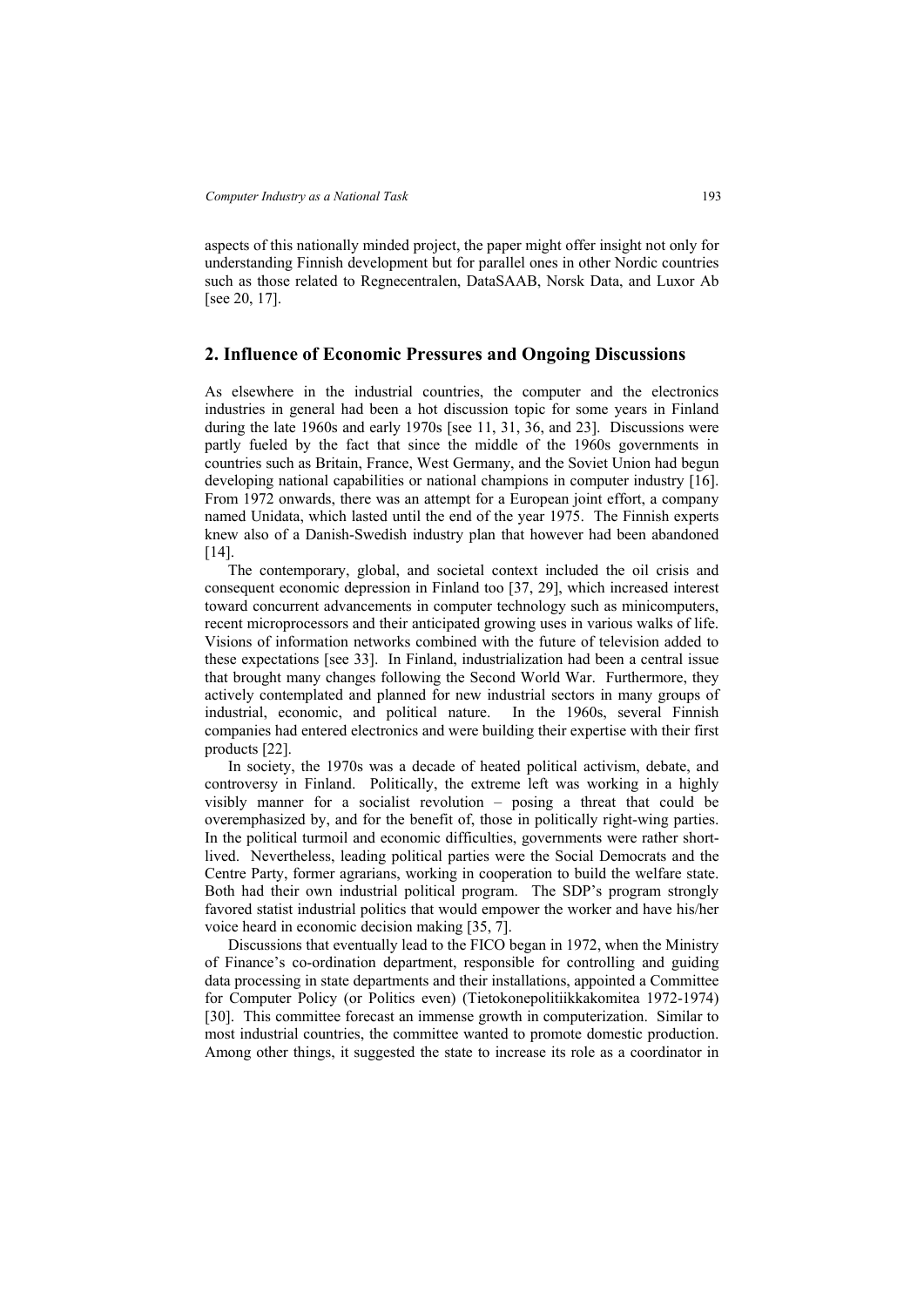the field, and of computer production too. However, the committee did not make definitions of industrial policy (and politics) [23] in its final report of 1974 but called for further research on the subject [7]. Based on the report of the Committee for Computer Policy, an interim government of non-party ministers appointed both an advisory board (ATK-alan neuvottelukunta) to create a national meeting place for the fast growing field, and some weeks later in November 1975, the interim government established the Finnish Computer Project, with the abbreviation FICO. (Suomalainen tietokoneprojekti or SUTI, in Finnish.) From where did the initiative come?

### **3. The Finnish Computer Project Brings Actors Together**

According to the archive records, it was Hans Andersin who developed the basic ideas for the new project in the spring of 1975 [1]. Andersin was the first professor of data processing technology in Helsinki University of Technology (HUT) since 1970, and acting professor since the chair was established in 1968.[2](#page-0-0)  $\ddot{\phantom{0}}$ In the spring of 1975, Professor Andersin gave a presentation where he basically outlined the future project [11]. The conference was "Data Processing Day", an annual meeting organized by a registered association Otadata. Otadata was an association that had been established in the late 1960s by Andersin and his colleagues and students to support and foster data processing expertise by organizing seminars and by funding publications. Interestingly enough, the idea of forming an association to advance the computing field and its domestic knowledge occurred in the Finnish Committee for Mathematical Machines in 1955. Hans Andersin had had his first experiences of the new computing field working for that committee [27, 28]. By 1975, the Otadata association had extended its social influence by spreading information on electronic data processing in school-TV and other channels [cf. 32; see also 21].

The Data Processing Day also attracted participants from state organizations and companies [9]. Professor Andersin was familiar with the recent Committee for Computer Policy report, and in addition, he had been working on the Committee for Machine Independence in State Data processing that studied how to reduce Finnish dependency on multinational companies [38], such as the market leader IBM. Actually, Andersin had sent his preliminary plan for the new project to the co-ordination department of the Ministry of Finance prior to his presentation at the Data Processing Day [1, 2].

In his 1975 talk, Hans Andersin examined the possibilities of Finnish computer industry. To this end, he discussed the history of the field. Surveying past experience, Andersin said that planning Finnish computer industry had not been thought of when the ESKO, the first electronic computer to be constructed in Finland [see 26], was build in the latter half of the 1950s. The audience already knew at that time that he had been involved. Referring to a project that dated back to the 1960s, he mentioned a Finnish-made Strömberg [Selco] 1000 computer,

<sup>2</sup> See also Enlund and Andersin, in this volume.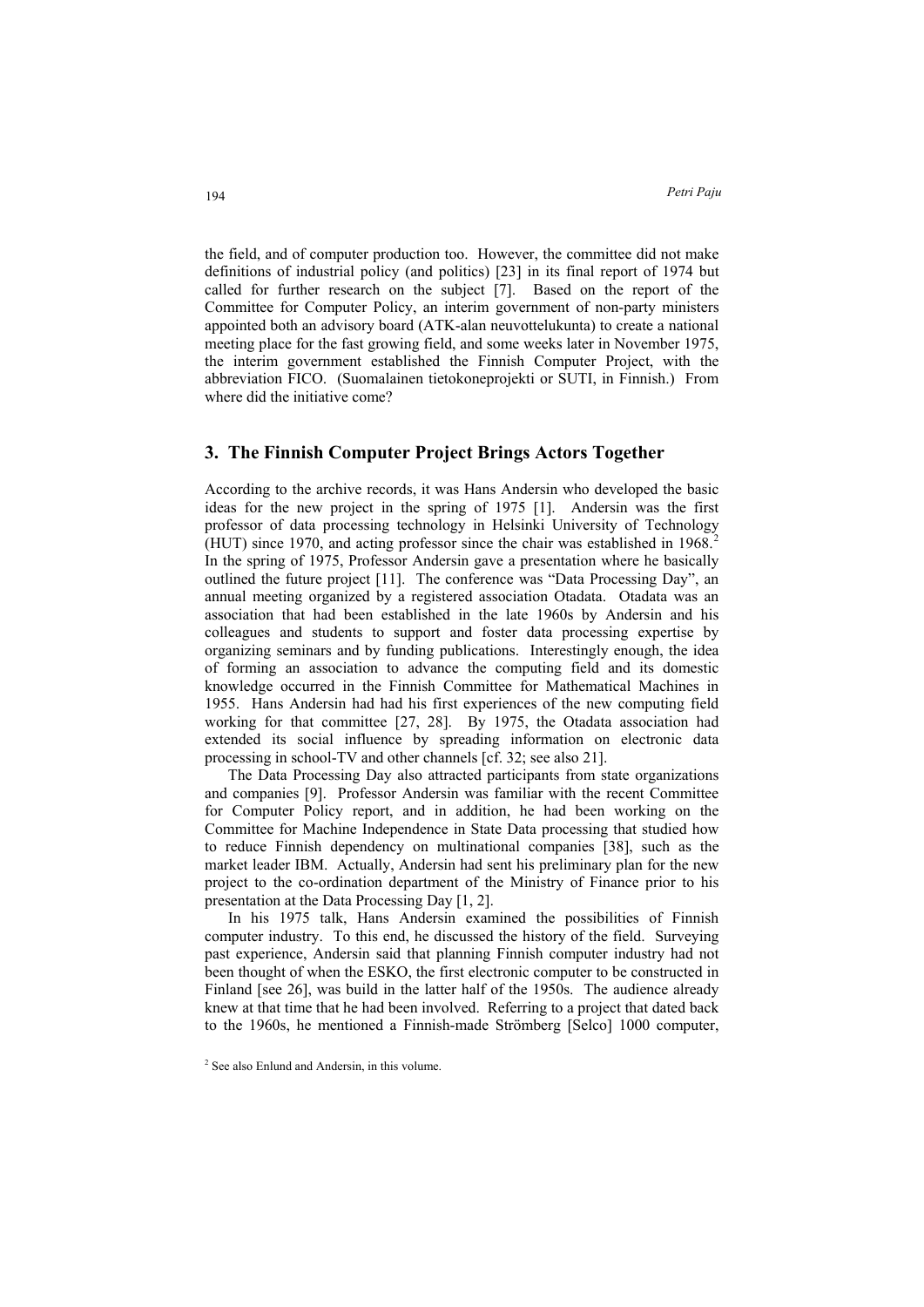which became a computer for process control and not a general-purpose computer. In all, he discussed several efforts at building up Finnish computer industry and weighed arguments for and against increased coordination in this sector. In conclusion he suggested a new project "Suomalainen tietokone", in English "A Finnish Computer", be started in some university which would collaborate with other universities and interest groups. Research and development could take place in the universities but a new, strong, and independent company would take responsibility of manufacturing and marketing. This outline was indicative to the later project [11].

Professor Andersin's ideas could not have resonated much better with those in the topical discussions and reports regarding the need to promote domestic production and increase coordination in Finnish computer-related activities. In November 1975, the Helsinki University of Technology and the Ministry of Finance initiated the FICO-project collaboratively. The project was financed by the Ministry of Trade and Industry. The project became known as the Finnish Computer Project. Kauko Pursiainen from the Ministry of Finance headed the FICO management group and Hans Andersin became leader of the project group. They had both worked in the Committee for Machine Independence in State Data Processing [38].

Hans Andersin recalled that the FICO project aimed "at getting the Finnish computer industry to accept one standard computer for everybody's use. I was very much involved in this (in retrospect naive) project." [5]. From the published final report produced by the FICO-team in HUT, we can conclude that the FICOproject was driven by ideas of re-organizing and gathering up information technology (computer-related) industrial and other activities (education, research) under a national objective. They argued this as a necessity to develop effectively this industry sector in Finland [13].

How was this "national project" visible or performed in practice  $-$  or did it stay on paper?

The FICO-project seems to have been national first of all so that it involved participants and support from many actors or organizations, both public and private. The management group of the project consisted of state officials (like Pursiainen), researchers (Andersin, Sulonen), and a company representative (from Enso-Gutzeit). The project organized two wide-ranging panels with business and client representatives and visited companies to create discussion and ask comments. The project's discussion meetings were attended by representatives from companies like Datasaab-Valmet, Digelius Electronics, Nokia Electronics, Outokumpu, Sponsor, Strömberg, Televa, Tietotehdas, TYPLAN,<sup>[3](#page-0-1)</sup> the state's computer centre VTKK and state-funded research institutions like VTT. (By contrast, the project involved only one university, HUT.) In addition, the project received three expert reports, one of them from IBM Finland (Olli Varho, CEO). They did all this outreach activity to develop a shared understanding of and support for the project's objective of developing this industry sector in Finland in a nationally coherent and efficient way [13]. In other words, in practice the

<sup>&</sup>lt;sup>3</sup> See Enlund and Andersin, in this volume.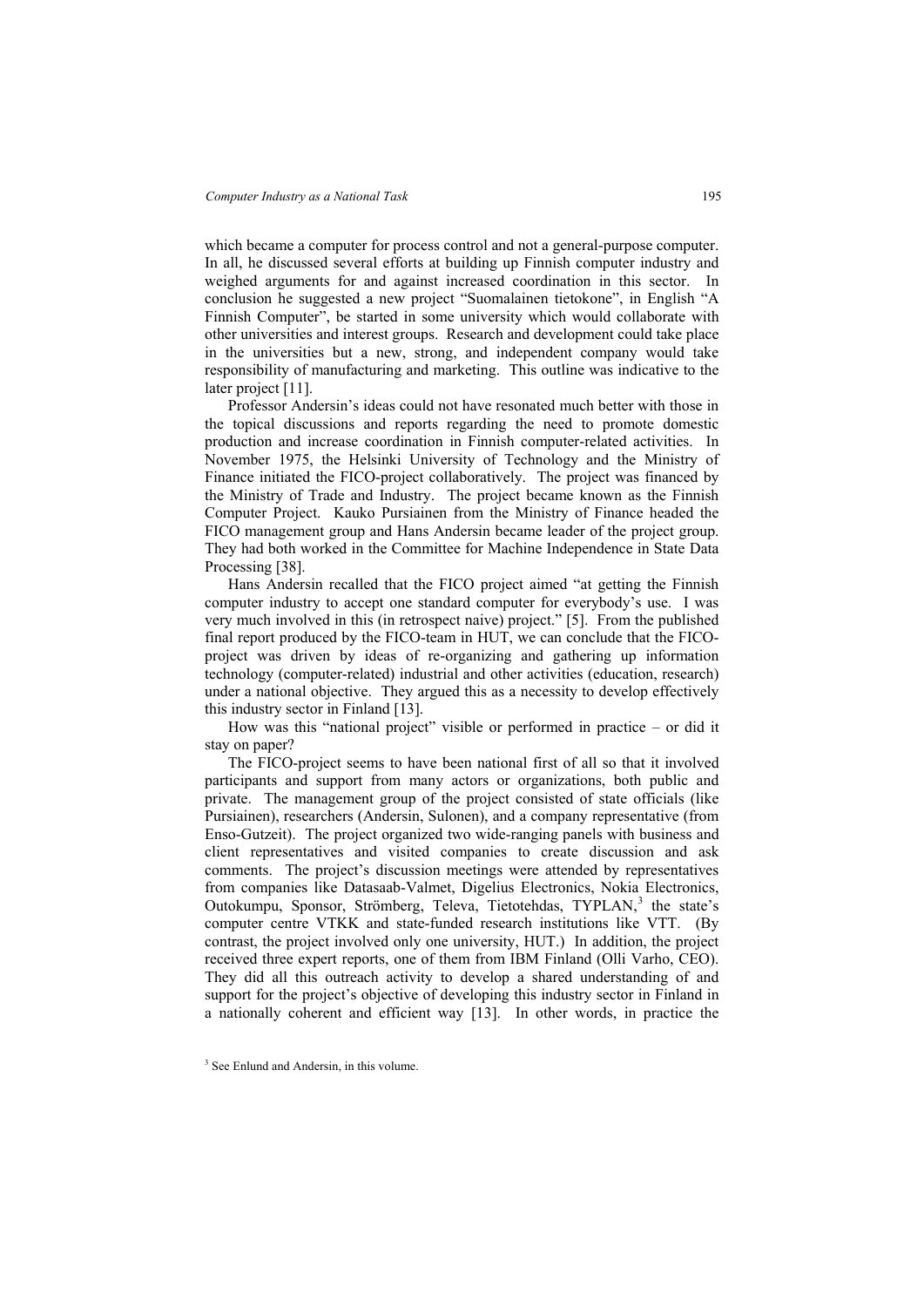"national project" meant a partly public and to some extent open process and debate. Similar openness and outreaching had already taken place in the project with the ESKO computer in the 1950s [27].

According to interviewees, the FICO was generally well accepted. For example, Nokia welcomed the new project and the idea of cooperation. They wanted to offer their products for other Finnish companies to use. On the other hand, IBM discouraged the project from trying to build a new Finnish production company [5, 7; see also 9].

What was the FICO's relation to politics and especially to the Social Democratic Party? The interviewees agreed that the FICO was not regarded as a political project. The FICO management group was however well aware of the industrial political programs of the Social Democratic Party and the Centre Party. Andersin called the project "inspired" by the ideas of SDP [5, 7, 8, and 9]. It could also be relevant that soon after the FICO was established, a new government began work. Both of the FICO's responsible government departments were taken over by social democratic ministers. Eero Rantala, age 34, became a minister for trade and industry. Early in 1976, they created Valco, a new state-run technology company with strong support by the SDP [31]. The study of Valco Company's possible influence to the FICO is not part of this work.

# **4. Public Report 1976 Revealed Contents: FICO's Thorough Analysis and Discussion**

The FICO research project produced a report of about 85 pages, of which some 70 pages were analysis, followed by 15 pages of proposals. This final report drew on information from the panels organized by the project, company visits in Finland and abroad and several international market forecasting analyses, to scrutinize various activities, including their strengths as well as weaknesses, of the industry in Finland. In all, the report gathered and published information on the field to an extent probably unprecedented.

The report explored different avenues of possible future development. In general, the computer business was to grow rapidly and towards smaller computers, using microprocessors in distributed systems, close to end users. It also mentioned computers at home although mostly the users that were talked about in detail would be situated in offices and companies – presumably, as these were more imminent growth areas [13]. In fact, most of these anticipated developments had already been on the table from early seventies in for example the Otadata association's events and magazine [see 10], but the report offered updated information on the latest market changes and calculated estimates of the future.

In order to promote the Finnish computer industry, the FICO group came up with suggestions to increase coordination and cooperation among the actors of the field. These options were built on products that the group foresaw as promising. The report presented four product areas that the project team considered suitable for a developed Finnish computer industry.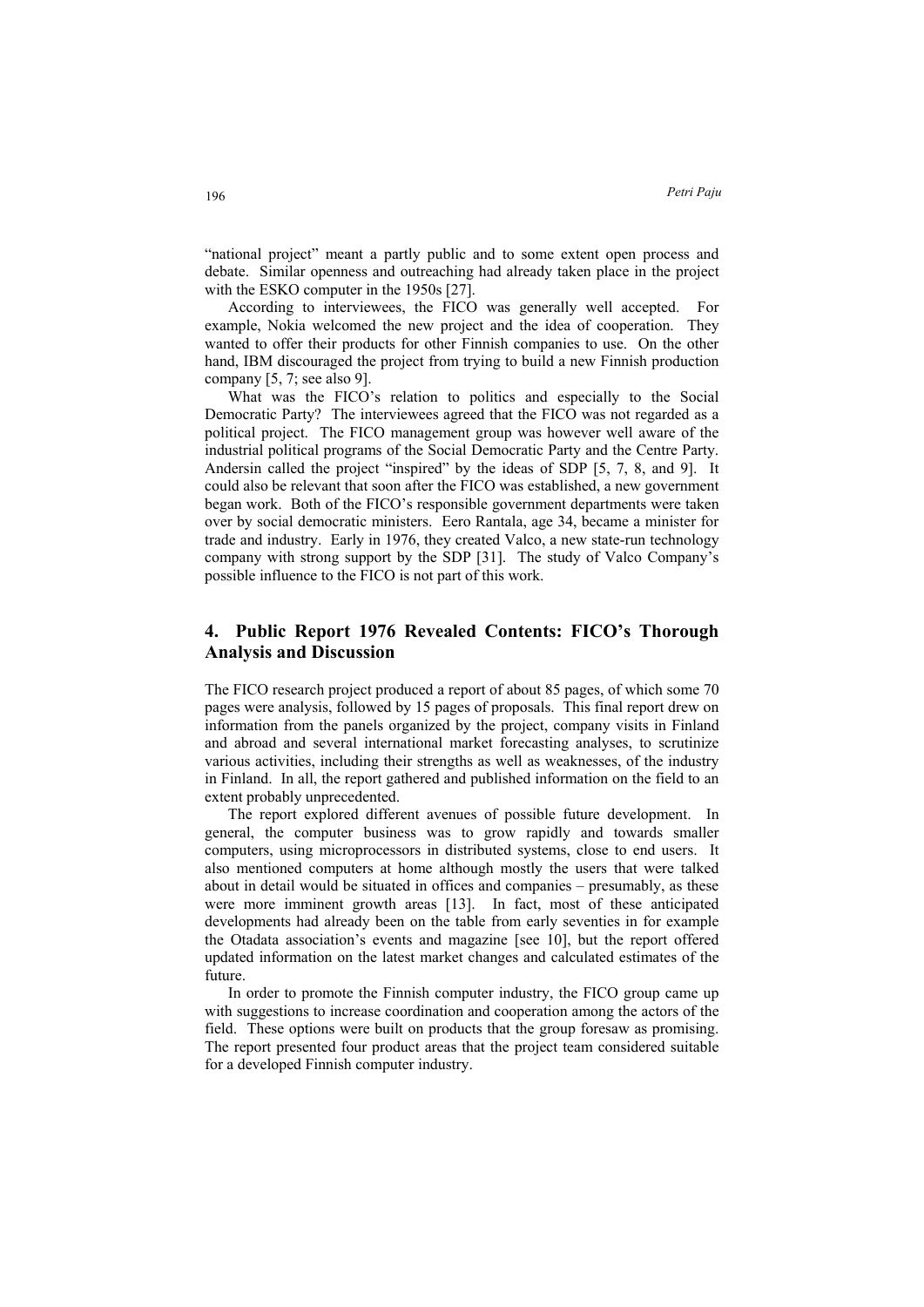Firstly, microprocessor services would centralize some of the companies' activities at the time. This unit could manufacture microprocessors for Finnish companies to use in their various other products.

Secondly, manufacturing minicomputers (in Finnish pientietokoneet, based or constructed on computers such as Nokia MIKKO 2 or Selco 1000 by Strömberg) developed in Finland or elsewhere and their related appliances.

Thirdly, producing application oriented systems (as for example in health care, teaching and office sectors).

And fourthly, producing software (knowledge management systems and commercial and administrative systems).

Kauko Pursiainen recalled that the focus of the FICO changed in more than one way as it proceeded. Software grew increasingly important during the research process, which began with hardware orientation. In addition, the project leader Hans Andersin seemed to lose his interest in the FICO; however, when asked about it, he denied such a change, Pursiainen continued [7].

By this time, it is most likely that Hans Andersin had learned that other interested parties or groups had their competing views of nationally preferred development in the future Finnish IT industry. Looking back, Andersin wrote, "At that time Nokia claimed to have a computer suitable to be that "standard Finnish computer" and also some other Finnish companies had developed computers that would fit the goal of the project. This resulted in a conflict that made the project work difficult if not impossible to carry out" [5]. For example, the state-owned Televa had built a minicomputer of its own. One could hardly expect coherent and prompt action in this environment, which the FICO report also described as somewhat lacking in trust among stakeholders. Nonetheless, the project kept writing for its publication. In addition, in the course of the process the FICO team abandoned its originally central idea of a distinct Finnish computer as a principal goal, in favor of broader ambitions to building up the industry [14].

In all manufacture and marketing, the report stated, the goal needed to be exporting the products, since Finnish markets were too small. Concerning international marketing, the research team noted that Finland was well situated, since the country was on good terms with both the West and East - that is the Comecon or socialist countries. In fact, this position could make the Finnish IT firm an interesting partner to foreign companies [13; see also 34]. Interestingly, and again consistent with the events of the 1950s [27, 28], this national project had adopted a fundamentally international view on future markets. However, seeing commercial potential in the socialist countries was not an unusual vision in Finland at that time. In fact, other Western European national champions had targeted those markets too [31, 16].

The FICO report was unusual in not only being thorough but also in making the project's aims, and indirectly its values, explicit in public. The report listed a set of goals and criteria for the future enterprise. These goals included particularly benefiting national economy, increasing preparedness for crises (national security, including military interests, went unmentioned elsewhere) and achieving a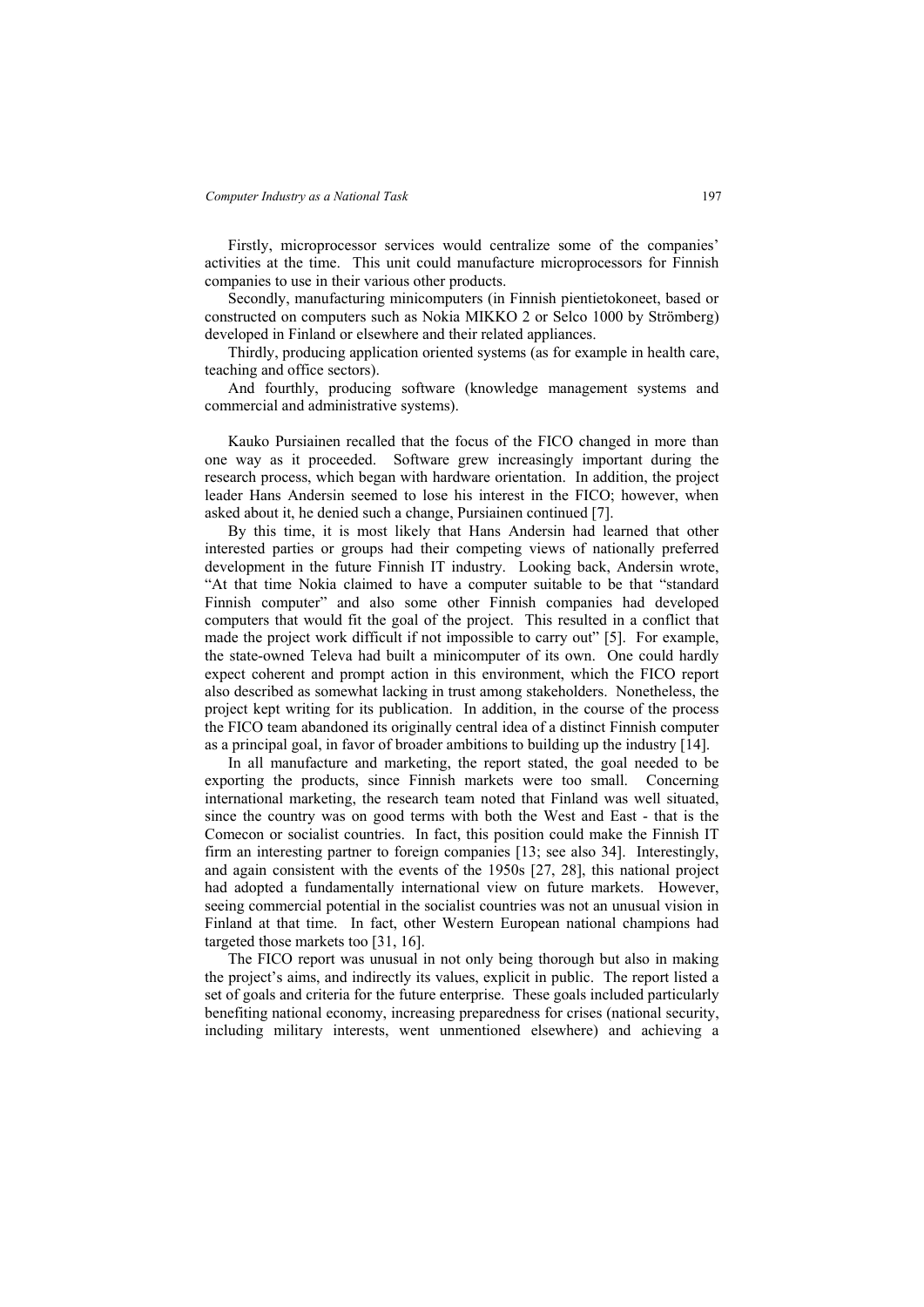"distinctive identity" for this activity and probably its products. The last one did not mean national identity but a Finnish brand name or trademark [13].

Based on these criteria and the product focus, the FICO-project formulated alternatives for supporting the growth and coordination of the field in Finland through existing companies or a new company. Options for a new firm included a company focused on marketing, a company solely devoted to research and development work, and a new full-scale company with its own marketing, R&D and production. The report stated that in principle, the new full-scale company could be created by strongly supporting the growth of either Nokia or Strömberg among the existing companies. Either of those two was large enough to take on this "major national task" ("kansallinen suurtehtävä"). The state was another option for ownership of the new company. Other ownership options were a small or a large group of state and private companies joining forces [13].

# **5. The FICO Publicly Suggests a New Company with Likely State Involvement**

The last chapter of the report elaborated the alternative of a new full-scale company, which was project's suggestion for action. The suggested company would preferably have a broad ownership structure, including the state, and leaving open the possibility of a joint stock company with the state as the majority share holder (as in the case of Valco, 60% state). Its main activity would be producing application-oriented systems. The suggestion included projections for the first five years of the company. To fulfill the plan it would take 25.6 million Finnish marks (circa 15.8 million EUR (year 2007)) over five years and by that time employ 476 persons (in Helsinki, capital area). According to the plan, the company could start in 1977-1978, but only after more detailed planning and research. The report envisioned a relatively low-risk quick start, with a small group of actors, choosing a safe product (preferably something already commissioned), buying an already working company, and using mostly subcontractors in manufacturing [13].

Regardless of which option would be chosen in the future, the project team emphasized that education and research on information technology should be developed and advanced in Finnish universities. Furthermore, the report suggested building a very close relationship between universities and the new company. Those relations were not seen as problematic – a stand (of industry funding endangering the impartiality of research) taken in the Ministry of Education at the time. Here it was a professor, Hans Andersin, who promoted close cooperation between university research and the imagined company. Tellingly of close relations, he had colleagues in University of Tampere who were not included in the FICO process and had they been, they would have been partly influenced by viewpoints inside Nokia with which they cooperated closely in software development [6]. Again, it is worth mentioning that these ideas were not new. In fact both Andersin's interest in applying research in society and his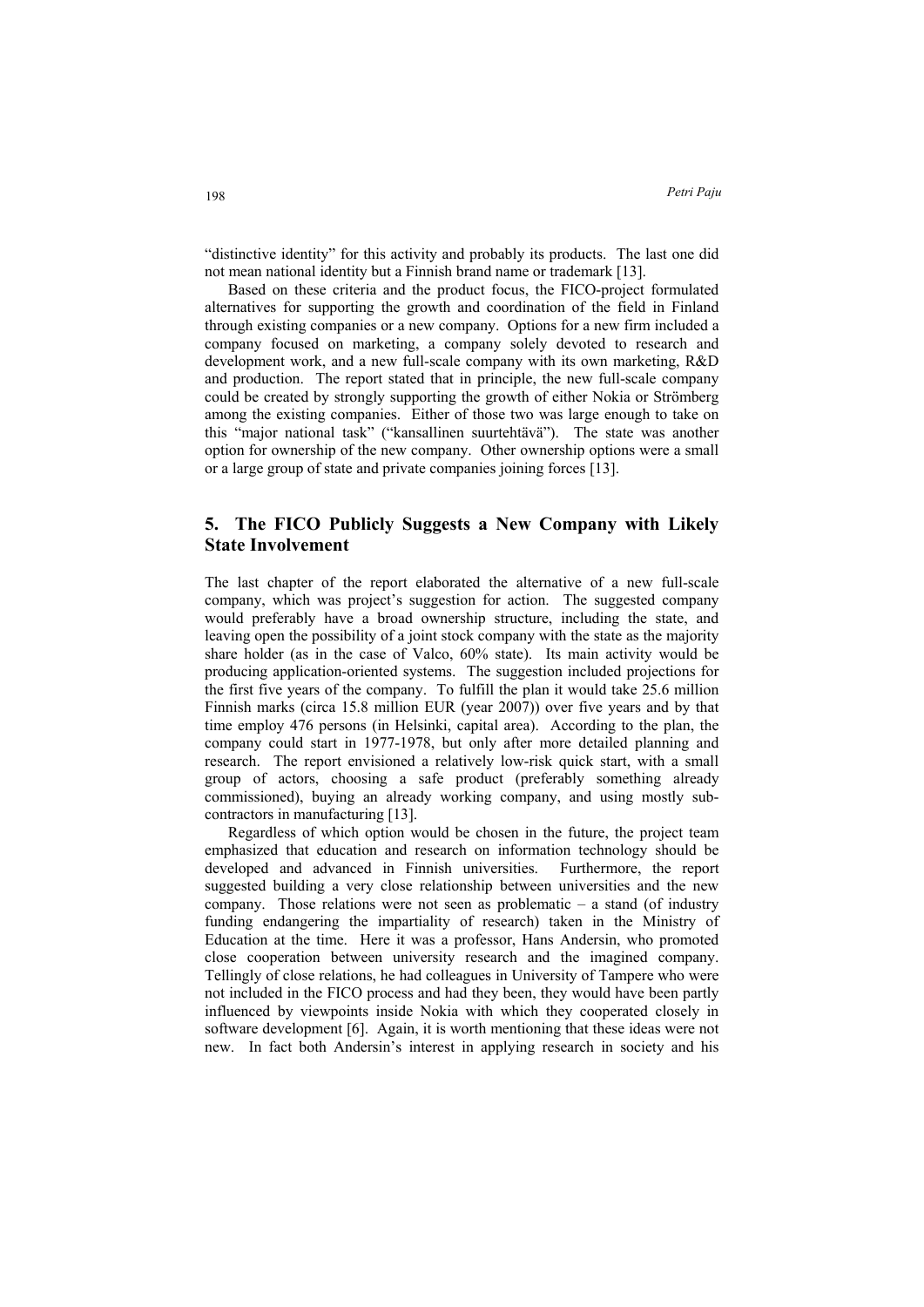consequent interest in the commercial sphere had surfaced earlier while he was working for the ESKO project in the 1950s [27, 28].

The major issue dividing the parties involved was the role of the state. The FICO report claimed the state had a responsibility in diversifying the production structure of the economy, which would legitimize state actions. According to Eero Rantala, the SDP regarded current technological change as a parallel with the foundation of the state-owned oil company Neste in the late 1940s. In their program, the SDP explicitly invoked economic sovereignty as a national goal [35, 8]. In the industry, a new company with state-involvement was not desirable – at least not in Nokia. According to Martti Häikiö, political radicalism had created fears among Nokia management of planned nationalization. Lauri Saari, a key figure of Valco Company, wrote that the plans for a state electronics concern appeared in the press and were misreported as paving the way for nationalization [31, 19, see also 3].

Whatever the current beliefs of Nokia and other stakeholders, it is evident that there existed widely different interpretations of what was best for the nation, or of the preferred solutions for a "national project" in this new field. For this particular industry in Finland, a connection to a political party and a clear interest by the SDP was quite new, certainly as compared with the 1950s. However, this does not mean that the SDP was not working for a national mission of its own. Nevertheless, its interest added a party political dimension to the conflicting views among which the FICO sought a unified national project. The FICO had no single solution or preference regarding the state's role in its proposed national project; in these circumstances, it could not have had one. Overall, the parties were far from unanimous in this respect, which we can see as one of the "national questions" of the FICO: coping with conflicting views regarding the state's role.

When assessing the national arguments, qualities and possible impact of the report, one should remember that all this information generated by FICO was publicly available. This is especially important since Martti Häikiö and Ari Manninen in their research seem to indicate that the FICO project was not public but somewhat shadowy and had potentially dangerous objectives (cf. [19, 23]). Significantly in regard to FICO's open and public national interests and wish to contribute socially, Hans Andersin and Reijo Sulonen published a detailed article presenting the FICO's work titled "Data Processing Industry Seeks Cooperation" in a respected thrice-monthly economic journal *Talouselämä* [14, 9; see also 4].

## **6. FICO – Continuing in a National Tradition**

Even though the FICO at first looks like a response to current challenges in line with the Committee for Computer Policy (1974) and the co-ordination department of the Ministry of Finance, to acquire deeper understanding of the FICO's national ideas it is necessary to examine the early Finnish history of IT development. After all, Hans Andersin, the FICO's key planner, had been one of the central figures already when electronic computing began in Finland in the 1950s [26].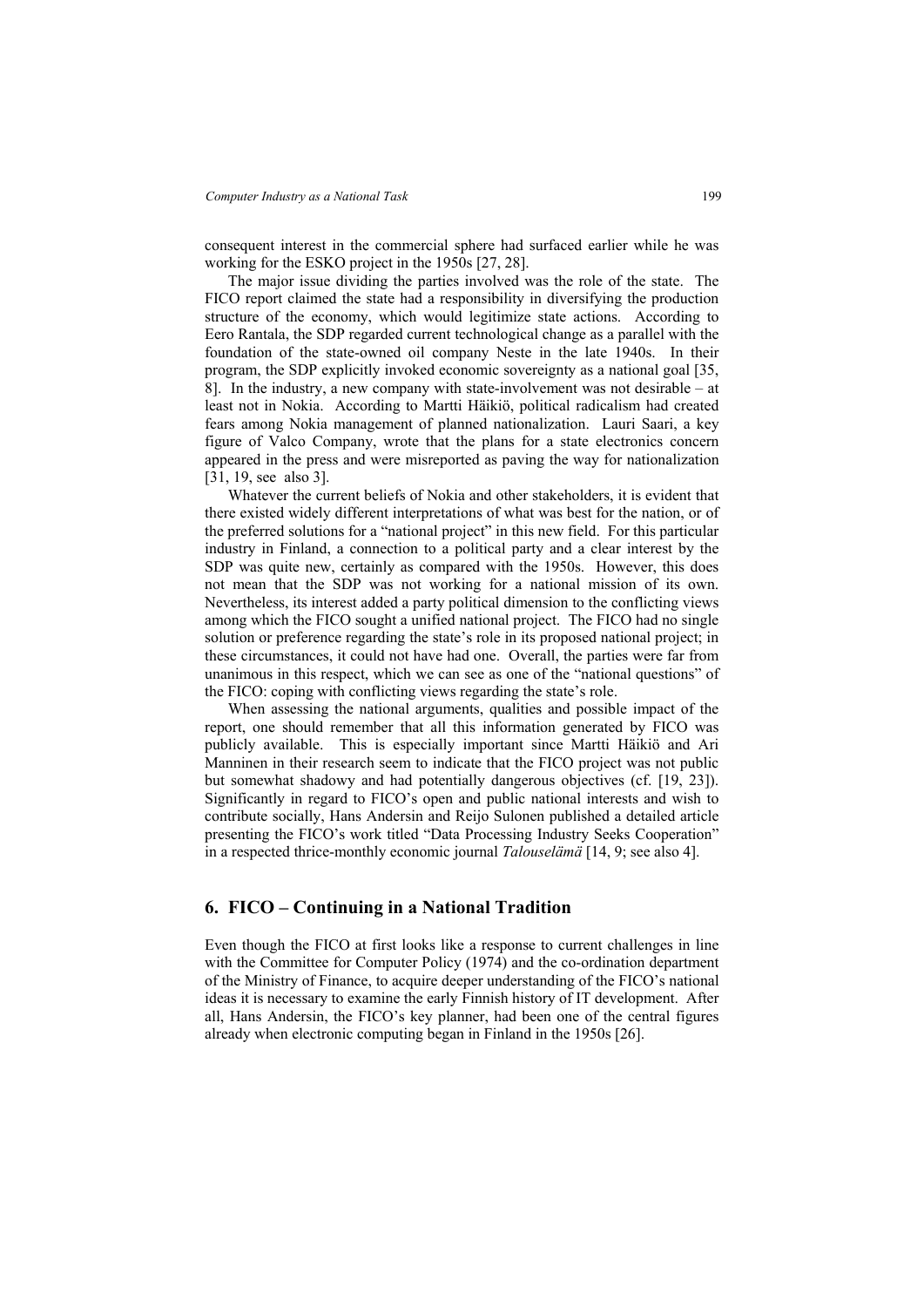According to my recent research, a tradition of considering computers from a national perspective had been created in Finland in the 1950s. In fact, this tradition preceded the first operational mainframe computer (from IBM) in Finland, which had been taken into use in a state-owned bank in 1958. Meanwhile in another project commenced in 1954 a computer called ESKO was under construction. Materially the ESKO was based on a German G1a computer from Göttingen [see 26]. Besides developing that machine, a national board of scientists called *Matematiikkakonekomitea*, the Committee for Mathematical Machines, acted strongly for organizing a nation-wide cooperation in a nationalminded spirit. Building the ESKO took until 1960, finally resulting in an outdated computer. Nevertheless, the project had, by design, given important stimulus to business also, including the Finnish Cable Factory company that in the mid-1960s became a high-tech part of the Nokia  $[26-28]$ .

This early project by patriotic scientists with its national impetus was in no small part executed by the civil engineer Hans Andersin who in 1956, that is simultaneously with his work for the scientist's committee, had also began to work for the IBM in Finland [27, 28]. Since the end of the Committee for Mathematical Machines, Hans Andersin had in the 1960s continued to labor for IBM, followed by a change to the new state's computer centre VTKK (est. 1964), which operated under the co-ordination department of the Ministry of Finance. These actors (with the possible exception of IBM), I suggest, maintained the tradition of national duties created by the Finnish Committee for Mathematical Machines.

This is because the Committee for Mathematical Machines had, on a selfappointed mission, strived to control and to guide the nascent Finnish computer field. This task of controlling and guiding was taken over by the subsequent State Data processing committee (1960-1961) and officially passed on to the coordination department of the Ministry of Finance, although reduced to controlling and guiding data processing in state departments and their installations. The coordination department had continued in this (centralized) tradition, when it nominated the Committee for Computer Policy in 1972, mentioned above [27, 30]. Therefore, in addition to being based on the report of the Committee for Computer Policy, the new Finnish Computer Project, FICO, inherited ideas for its national project and its goals from the 1950s both through its official founder, the co-ordination department of the Ministry of Finance, and through its initiator and project leader Hans Andersin.

## **7. Consequences of the Project**

It is worth asking – although probably difficult to answer in detail – what were the possible consequences of the FICO project. Despite the FICO's brief existence,

<sup>&</sup>lt;sup>4</sup> This influence was most evident in the Finnish Committee for Mathematical Machines' attempt to establish a national computing centre in the 1950s. The Finnish Cable Factory company (later Nokia) turned this idea into a business unit [27, 28; Cf. 19].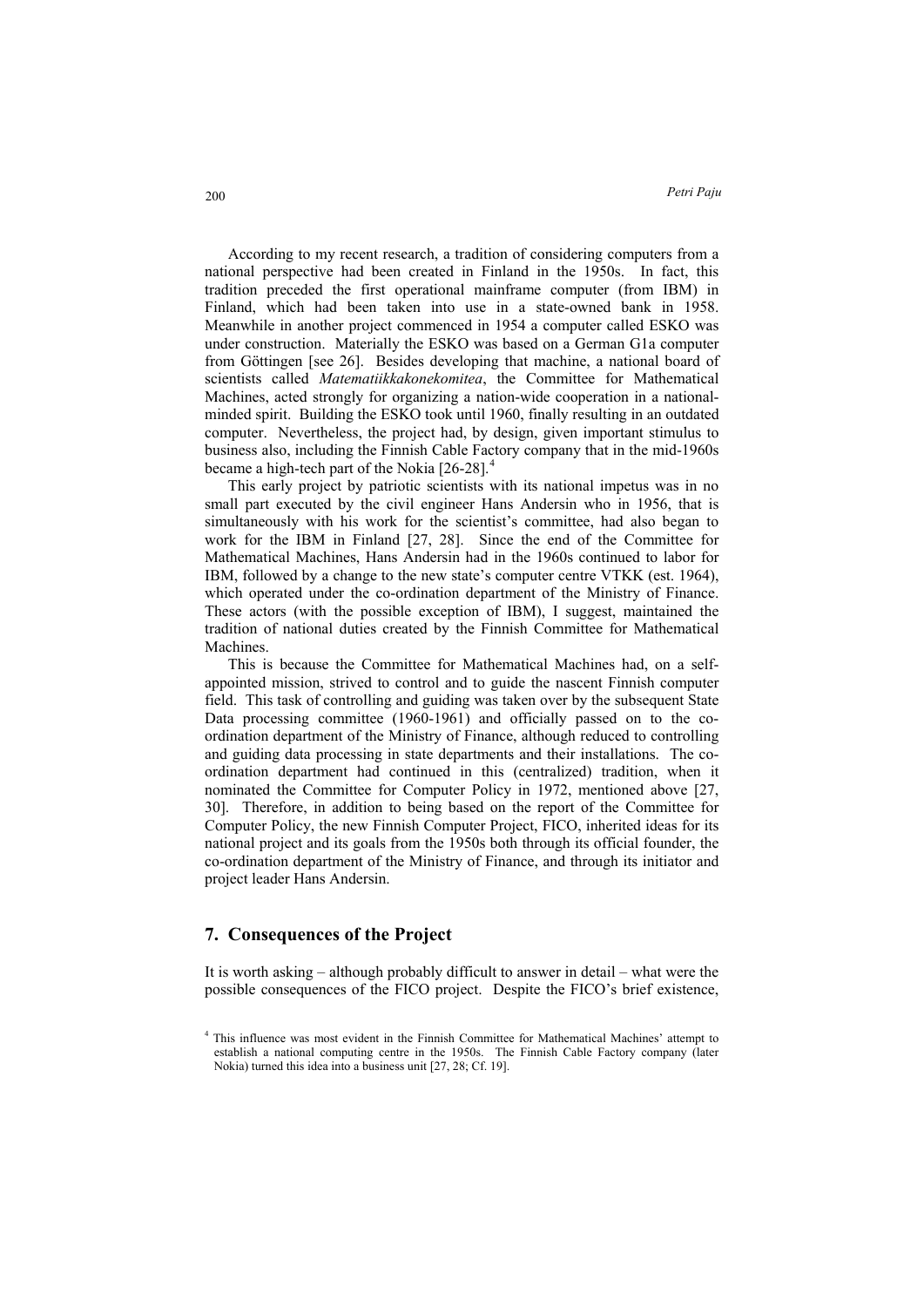the project had several repercussions. Consequently, another project called KESTI (Keski-Suomen tietojenkäsittelyteollisuus, Data Processing Industry of Central Finland) was established in central Finland. Hans Andersin changed his job (in 1978) to a state-owned company Valmet after he had met Valmet's CEO during the FICO process and discovered that they were seeking new product areas in automation (currently, Valmet's successor company is called Metso). Perhaps more importantly, the FICO and its public report sparked new discussions among the information technology professionals [see 25] who also mobilized the political parties to begin formulating programs regarding this new technology and its social impact. As previously noted, the Otadata association and its Data Processing Day were used to foster discussion [4, 12, 29; see also [23]. This debate about technology and politics could in turn have had its impact on the prospective Technology Committee (1979-1980) and the many reforms in the early 1980s.

According to economics researcher Raimo Lovio, despite the fact that the state companies in electronics (Valco and Televa) did not continue as independent companies after the late 1970s they acted as generators of new business units. In the 1980s, Lovio continues, the state assumed a new role in developing the industry: no longer an entrepreneur but playing the role of venture capitalist (including funding research) [22]. Rather than generating new business units, the FICO project was a different kind of catalyst, the impact of which is likely to remain blurred. Moreover, studying the FICO – a path not taken – does throw light on ideological underpinnings in technology policy decisions of the early 1980s that today seem value-neutral but in fact, they were highly debated at the time.

On the one hand, then, the FICO's proposals for increasing direct stateinvolvement in the industry failed to draw support at the time. Later, those ideas would be forgotten altogether. One could say it was probably the first and the last (official) effort at establishing a state-owned or state-run company for the computer industry in Finland. Yet this would be too narrow and one-sided an interpretation of the ideas of the project team, since they also made alternative suggestions. These ideas, on the other hand, point to future developments in Finnish information technologies, which actually took place later, such as focusing on supporting the growth of private companies or a company.

When interviewed, Reijo Sulonen, at the time a recent PhD and currently a HUT Professor since the 1980s, contemplated that in retrospect the FICO was most important in providing a forum for discussion among the stakeholders in computer-related production. It is difficult to study these interactions in detail, and to prove direct causal relations to what happened afterwards. Nonetheless, it probably encouraged common understanding, continued exchange, and indirectly, led to actions that outlasted the FICO by years [9]. Re-organisations of the industry and related changes in industry and technology politics in the late 1970s and early 1980s tend to confirm this, although the role of the FICO can only be accurately assessed after further research.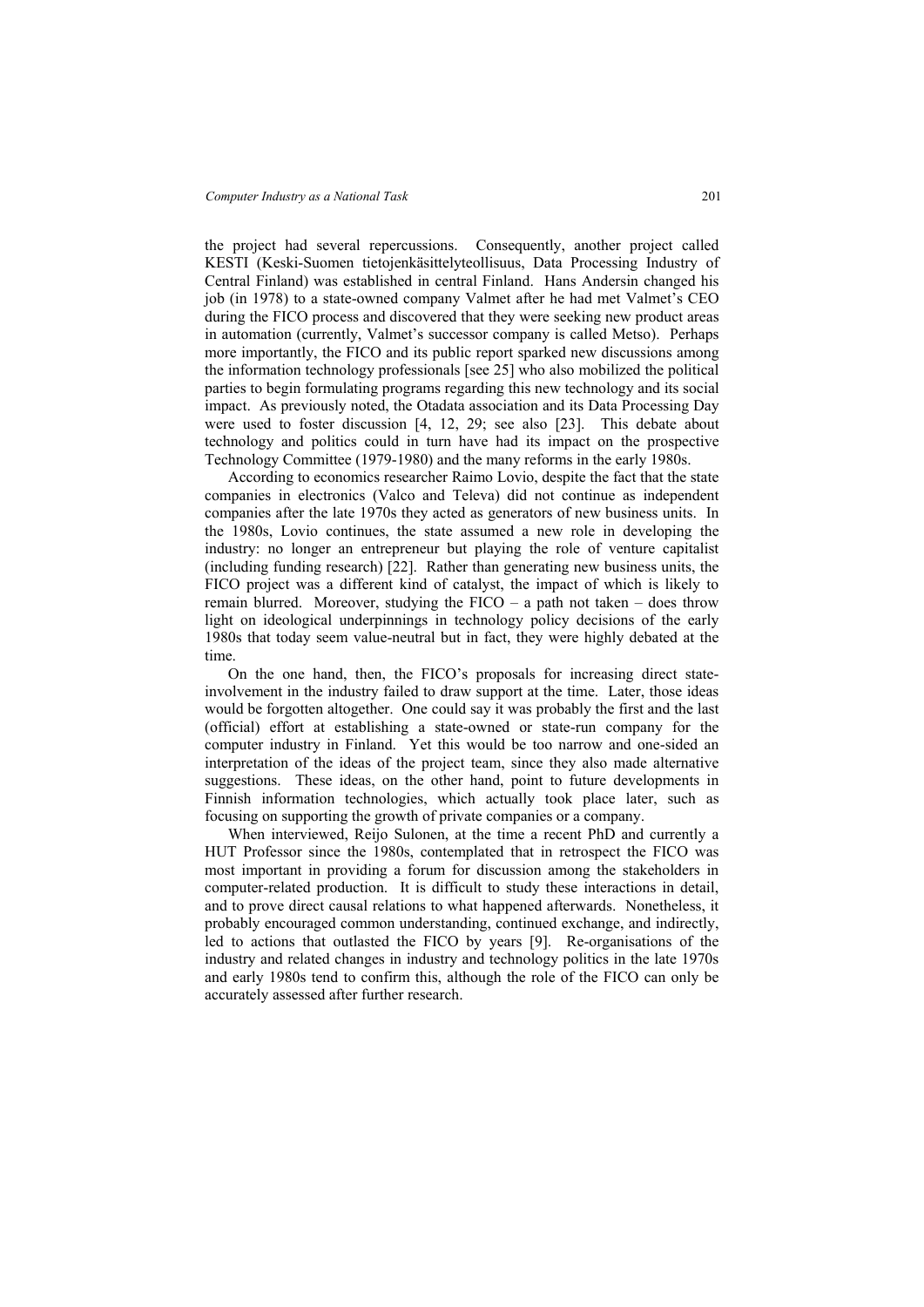202 *Petri Paju* 

### **8. Conclusion**

As we have seen, the FICO research project was very much at the cutting edge, sensitive to both technological and political developments in Finland and abroad, particularly the Eastern bloc markets. However, I hope to have shown that even more interesting and revealing than the at that time topical features of the FICO were the continuities it incorporated. In several respects the FICO project built on earlier ideas of what a Finnish national, technological project should be like, since similar features were present in building the ESKO computer and a national computing centre in the 1950s. These features of a national high-tech researchintensive project included wide participation, half-open debate of experts, commercial interests also towards markets abroad, cooperation between the state and private sector and even idealistic national aspirations for unity. Compared with earlier projects and attempts, the FICO was more politically inspired nationally minded endeavor than before although its suggestions probably got most of their political load in the heated debate of the day. FICO's alleged or current inclination to the SDP should not prevent from realizing that the project, along with the SDP, was on a mission to fulfill much older that is nationally deeprooted and postwar generated ideas of a Finnish high-tech know-how and industry [27, 28].

In broad terms, the FICO project exemplifies the complex interaction of culture (especially national aspirations), politics, and technology that shape technological and national developments in all the Nordic countries. Furthermore, focusing on the distinctive national ideas and projections in play might offer one key to understanding similar attempts at "national projects" in other countries as well. It remains to be seen if and what these stories could tell of the Nordic experience of computer industry in general. The FICO further demonstrates that the national ambitions connected to information technology were not abandoned or forgotten in the immediate postwar years or the 1950s, as is the common understanding. Rather, those ideas and practices were molded into the structures and ideologies of the new field. They became axiomatic and they would continue to contribute until at least the 1970s and perhaps beyond. Finally, these national ambitions require further study to acquire deeper understanding about the developments in the computer industry.

### **References**

#### Archives

Government Archives, Prime Minister's Office, Helsinki (Valtioneuvoston arkisto); Ministry of Finance, co-ordination department archives (Valtiovarainministeriö, järjestelyosasto, kansio Hc 60, Suomalainen tietokone.) Since 2008, the Government Archives is part of the National Archives Service (Kansallisarkisto).

[1] Andersin, Hans/TKK: "Suomalainen tietokone." Aloite valtiovarainministeriön järjestelyosaston atk-jaostolle 15.4.1975. Liite pöytäkirjaan neuvottelusta 14.5.1975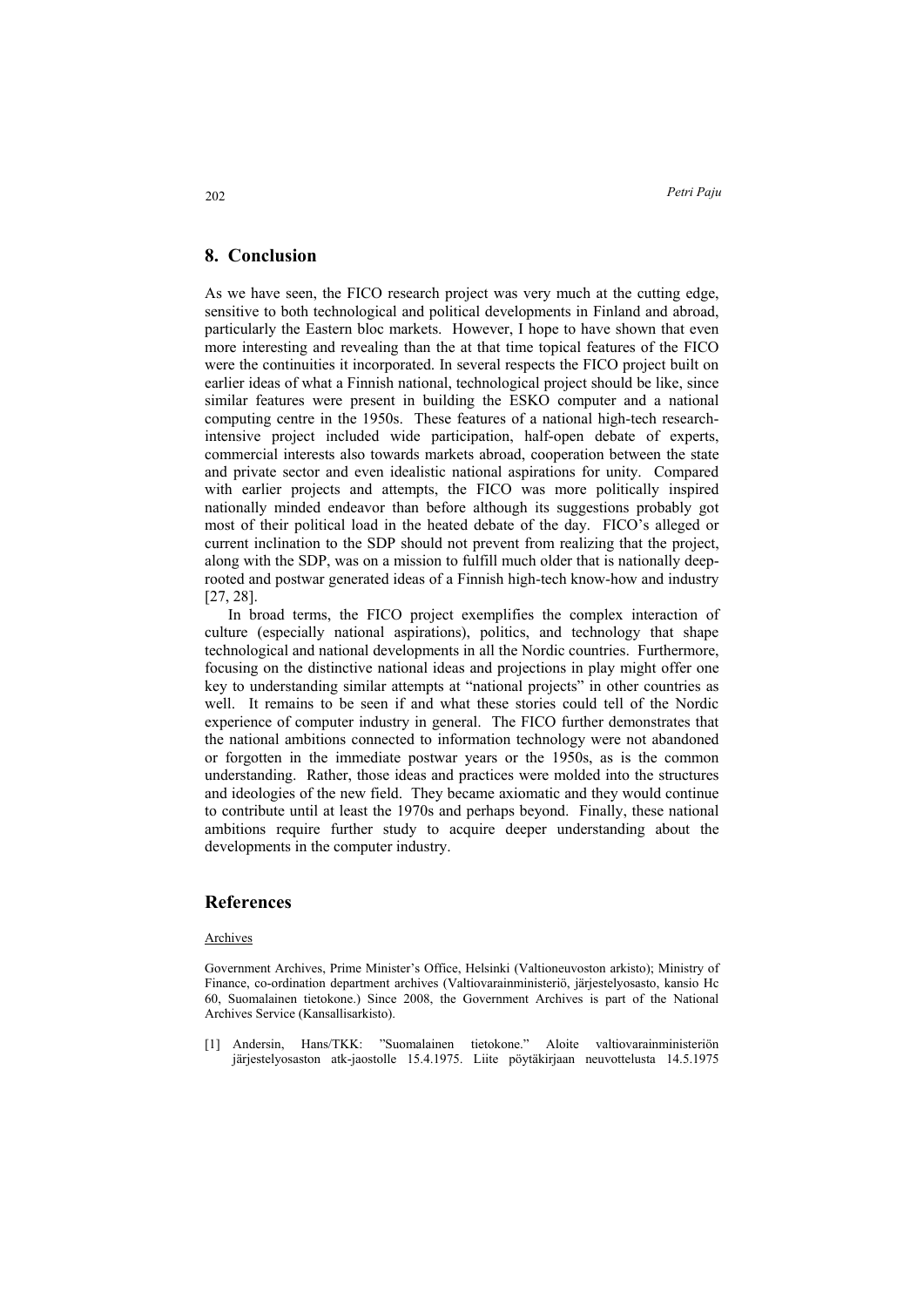#### *Computer Industry as a National Task* 203

valtiovarainministeriön järjestelyosastolla. Siht. Juhani Pöyhönen. (A Finnish computer. Initiative to the ADP-section of the co-ordination department, the Ministry of Finance, in Finnish.)

[2] Pöytäkirja neuvottelusta 14.5.1975 valtiovarainministeriön järjestelyosastolla. Siht. Juhani Pöyhönen. (Minutes of a meeting in the co-ordination department of the Ministry of Finance, in Finnish.)

Ministry of Finance, co-ordination department Archives

Collections of Kauko Pursiainen

[3] Presentation handouts concerning Nokia's development, 1975-1980. No author, from c. 1976. (In Finnish.)

Helsinki University of Technology Library, Espoo Collections of Jouko Seppänen, OtaDATA Newsletters.

Personal Archives of Veikko Jormo

[4] Presentation handout Hans Andersin: "Suomalainen tietokone," (A Finnish computer, in Finnish.), (length five pages) attached to a letter from Hans Andersin to Veikko Jormo, Espoo 26.4.1976. Presented with identical name and mentioned (distribution as a handout) in proceedings of Tietojenkäsittelypäivä 1976 (Data Processing Day). Otadata ry: Espoo 1976.

#### Interviews and correspondence (by the author)

- [5] Hans Andersin, communications during 2006 and 2007, incl. discussions and email letters.
- [6] Reino Kurki-Suonio, email letter 19.10.2007.
- [7] Kauko Pursiainen, phone interview 24.10.2007.
- [8] Eero Rantala, email letters 29.10.2007 and 1.11.2007.
- [9] Reijo (Shosta) Sulonen, interview 26.10.2007.

#### **Literature**

- [10] Andersin, Hans E.: "Anti-data-ideologia". (Anti-data ideology, in Finnish.) (OtaDATA Association's Newsletter) *OtaDATA* 2/1972, 1.
- [11] Andersin, Hans: "Suomalaisen tietokoneteollisuuden mahdollisuudet," (Possibilities of Finnish computer industry, in Finnish.) in *Proceedings of Tietojenkäsittelypäivä 1975* (Data Processing Day). Otadata ry: Espoo 1975.
- [12] Andersin, Hans: "ATK haaste puolueille" (ADP a Challenge for political parties, in Finnish.). In *Proceedings of Tietojenkäsittelypäivä 1977* (Data Processing Day). Otadata ry: Espoo 1977.
- [13] Andersin, Hans E., Parkkinen, Matti & Sulonen, Reijo: *Esitutkimus suomalaisen tietojenkäsittelyteollisuuden kehittämismahdollisuuksista*. (Preliminary study of development possibilities in Finnish data processing industry, in Finnish.) Helsinki University of Technology, Information Processing Laboratory, Sarja A, 7/76. Espoo 1976.
- [14] Andersin, Hans & Sulonen, Reijo: "Tietojenkäsittelyteollisuus tavoittelee yhteistyötä." (Data Processing Industry Seeks Cooperation, in Finnish.) *Talouselämä* 17/1976, vol. 39, 20-22, 57-58.
- [15] Bijker, Wiebe: *Of Bicycles, Bakelites and Bulbs Towards a theory of sosiotechnical change*. The MIT Press. London 1995.
- [16] Coopey, Richard: "Information Technology Policy: Competing for the Future." In Coopey, Richard (ed.): *Information Technology Policy. An International History*. Oxford University Press, New York 2004, 1-23.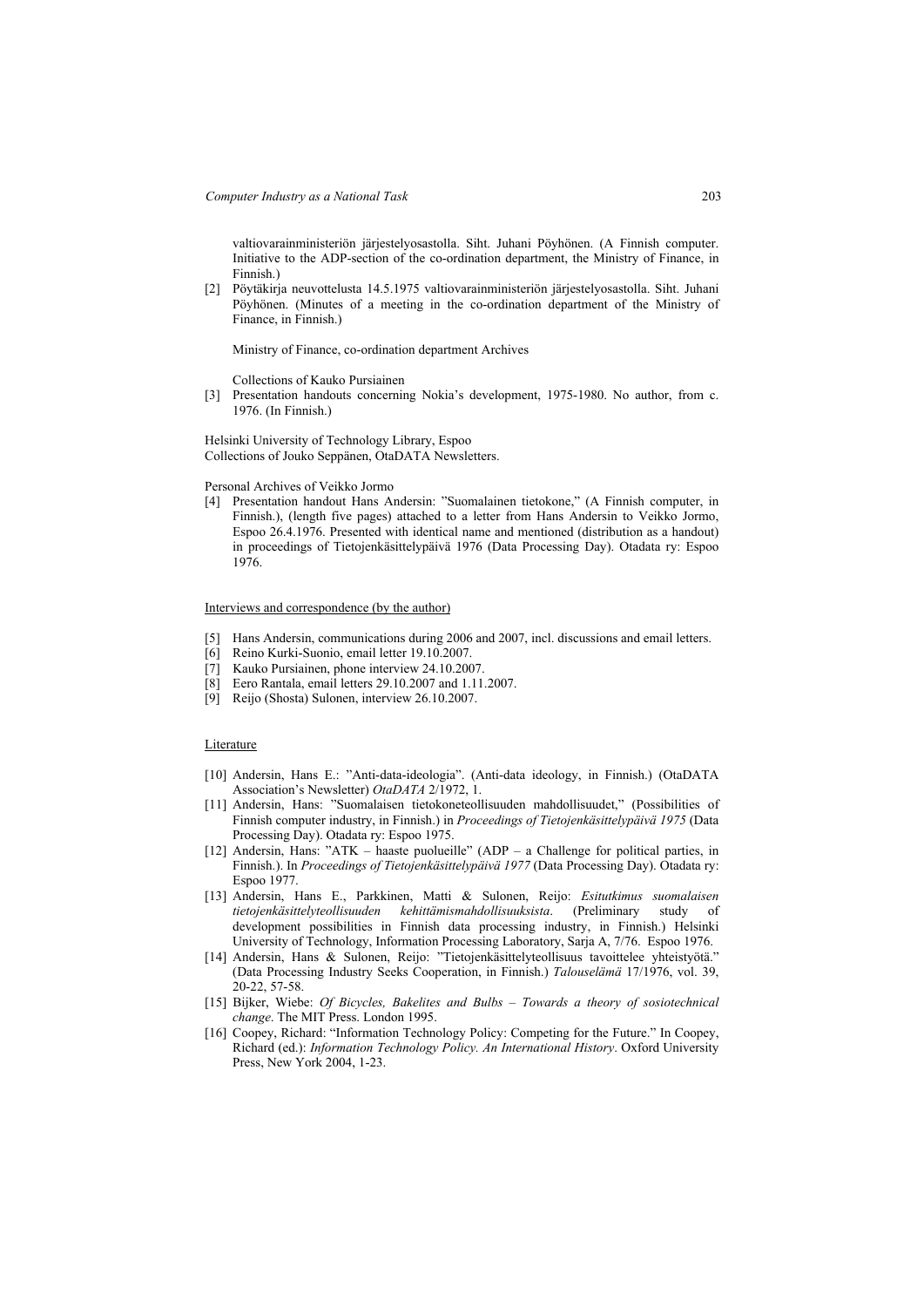- [17] Gram, Christian, Laaksonen, Tero, Ohlin, Thomas, Lawson, Harold (Bud), Skår, Rolf, and Stangegaard, Ole: "History of the Nordic computer industry." In Bubenko Jr., Janis & Impagliazzo, John & Sølvberg, Arne (eds.): *History of Nordic Computing*. IFIP WG9.7 First Working Conference on the History of Nordic Computing (HiNC1), June 16-18, 2003, Trondheim, Norway. Springer: New York 2005, 179-190.
- [18] Hecht, Garbielle: *The Radiance of France. Nuclear Power and National Identity after World War II*. Cambridge, London: MIT Press 1998.
- [19] Häikiö, Martti: *Nokia Oyj:n historia. 1. Fuusio. Yhdistymisten kautta suomalaiseksi monialayritykseksi 1865-1982*. (History of the Nokia Corporation, part I, in Finnish.) Helsinki 2001.
- [20] Johansson, Magnus: *Smart, Fast and Beautiful. On Rhetoric of Technology and Computing Discourse in Sweden 1955-1995*. CD-ROM. Thesis for the Ph.D. degree. Linköping Studies in Arts and Science 164. Linköping University, Linköping 1997.
- [21] Jotuni, Pertti: "Teknillisessä korkeakoulussa atk 'läpäisee' kaikki oppiaineet." (ADP permeates through all subjects in Helsinki University of Technology, in Finnish.) *IBMkatsaus* 4/1991, 10-17.
- [22] Lovio, Raimo: *Evolution of Firm Communities in New Industries The Case of the Finnish Electronics Industry*. Acta Universitatis Oeconomicae Helsingiensis Series A:92. The Helsinki School of Economics and Business Administration, Helsinki 1993.
- [23] Manninen, Ari T: *Näin tehtiin Suomesta tietoyhteiskunta*. (How Finland was made into an information society, in Finnish.) Talentum: Helsinki 2003.
- [24] Nevalainen, Risto: *Suomi tietoyhteiskunnaksi eespäin tiedon poluilla ja valtateillä. Tietoyhteiskuntatoiminnan lyhyt historia*. (Finland into an information society – forwards on the paths and roads of information. A Short history of information society activities, in Finnish.) SITRA, Helsinki 1999.
- [25] Otala, Matti: "Suomalainen ja tietokone," (A Finn and the Computer, in Finnish.) in *Proceedings of Tietojenkäsittelypäivä 1977* (Data Processing Day). Otadata ry: Espoo 1977.
- [26] Paju, Petri: "A Failure Revisited: The First Finnish Computer Construction Project. The Establishing of a National Computing Center in Finland." In Bubenko Jr., Janis & Impagliazzo, John & Sølvberg, Arne (eds.): *History of Nordic Computing.* IFIP WG9.7 First Working Conference on the History of Nordic Computing (HiNC1), June 16-18, 2003, Trondheim, Norway. Springer: New York 2005, 79-94.
- [27] Paju, Petri: *"Ilmarisen Suomi" ja sen tekijät. Matematiikkakonekomitea ja tietokoneen rakentaminen kansallisena kysymyksenä 1950-luvulla*. Doctoral dissertation with English Summary. (The Finnish Committee for Mathematical Machines and computer construction as a national project in the 1950s, in Finnish.) University of Turku publications C 269, Turku 2008.
- [28] Paju, Petri: "National Projects and International Users: Finland and Early European computerization." *IEEE Annals of the History of Computing*. Vol. 30, 4/2008, 77–91.
- [29] *Proceedings of Tietojenkäsittelypäivä 1977* (Data Processing Day, in Finnish.). Otadata ry: Espoo 1977.
- [30] Pursiainen, Kauko: "Valtionhallinnon tietojenkäsittelyn alkuvaiheita." (Early Phases of Data Processing in State Administration, in Finnish.) In Tienari, Martti (ed.): *Tietotekniikan alkuvuodet Suomessa* (The First Years of Information Technology in Finland, in Finnish.) Suomen Atk-kustannus Oy, Jyväskylä 1993, 205-242.
- [31] Saari, Lauri: *Valcoinen kirja*. (A book on Valco, in Finnish.) Tammi, Helsinki 1981.
- [32] Saarikoski, Petri: *Koneen lumo. Mikrotietokoneharrastus Suomessa 1970-luvulta 1990 luvun puoliväliin*. (The Lure of the Machine. The Personal Computer Interest in Finland from the 1970s to the mid-1990s, in Finnish.) Nykykulttuurin tutkimuskeskuksen julkaisuja 83. Jyväskylä 2004.
- [33] Salmi, Hannu: "Televisio, tietokone ja tietämisen politiikka. Tietämisen teknologiat vuoden 1975 tv-dokumentissa Maailmantelevisio." (Television, computer and the politics of information. Information technologies in a 1975 TV documentary World Vision, in